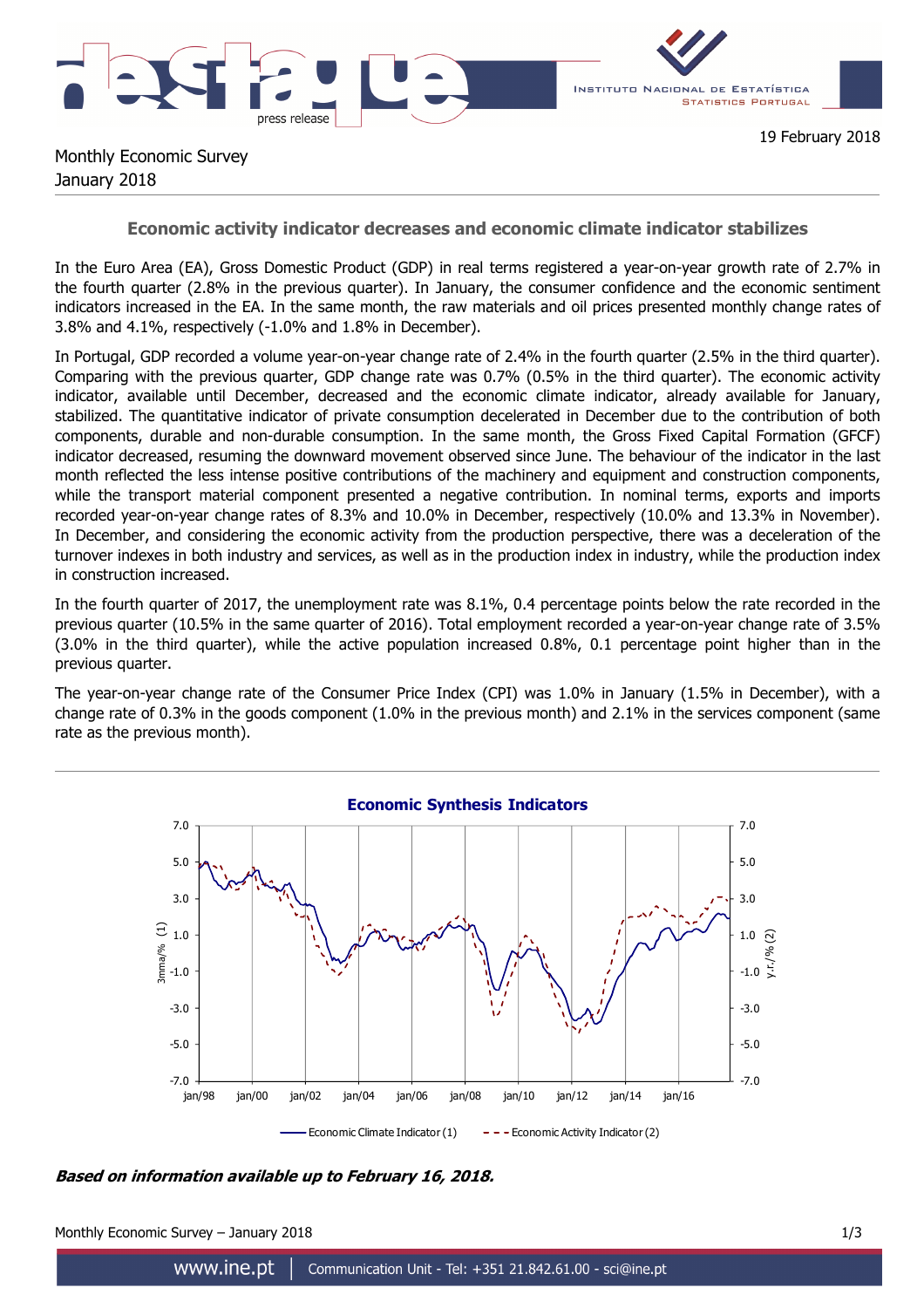



|                                                                                                                                                                                                                                | <b>Unit</b>           | <b>First</b>  | <b>Minimum</b> |                   | <b>Maximum</b> |                           | Year   |               |        |              | <b>Quarter</b> |           |              | <b>Month</b>             |        |        |             |      |             |            |            |      |      |      |           |        |           |
|--------------------------------------------------------------------------------------------------------------------------------------------------------------------------------------------------------------------------------|-----------------------|---------------|----------------|-------------------|----------------|---------------------------|--------|---------------|--------|--------------|----------------|-----------|--------------|--------------------------|--------|--------|-------------|------|-------------|------------|------------|------|------|------|-----------|--------|-----------|
|                                                                                                                                                                                                                                |                       | <b>Period</b> |                |                   |                |                           |        |               | 2016   |              | 2017           |           |              |                          |        |        |             |      |             |            | 2017       |      |      |      |           |        |           |
|                                                                                                                                                                                                                                |                       |               | <b>Value</b>   | Date              |                | Value Date 2015 2016 2017 |        |               |        | $\mathbf{N}$ | т.             | $\ $      | $\mathbf{m}$ | $\mathbf{I}$             | Jan    | Feb    | <b>Mar</b>  | Apr  | $ $ May $ $ | <b>Jun</b> | <b>Jul</b> | Aug  | Sep  |      | Oct   Nov |        | Dec Jan   |
|                                                                                                                                                                                                                                |                       |               |                |                   |                |                           |        |               |        |              |                |           |              |                          |        |        |             |      |             |            |            |      |      |      |           |        |           |
| National Accounts (a)                                                                                                                                                                                                          |                       |               |                |                   |                |                           |        |               |        |              |                |           |              |                          |        |        |             |      |             |            |            |      |      |      |           |        |           |
| <b>GDP</b>                                                                                                                                                                                                                     | s.a/y.r./%            | 1996.I        | $-4.5$         | 2012.IV           | 5.0            | 1998.II                   | 1.8    | 1.5           | 2.7    | 2.2          | 2.8            | 3.0       | 2.5          | 2.4                      |        |        |             |      |             |            |            |      |      |      |           |        |           |
| Private Consumption                                                                                                                                                                                                            | s.a/y.r./%            | 1996.I        | $-6.2$         | 2011.IV           | 6.5            | 1999.I                    | 2.3    | 2.1           |        | 2.9          | 2.4            | 1.9       | 2.5          | ٠                        |        |        |             |      |             |            |            |      |      |      |           |        |           |
| Public Consumption                                                                                                                                                                                                             | s.a/y.r./%            | 1996.I        | $-3.9$         | 2011.III          | 7.2            | $1998.\text{III}$         | 1.3    | 0.6           | $\sim$ | 0.0          | $-0.3$         | $-0.6$    | 0.2          | ٠                        |        |        |             |      |             |            |            |      |      |      |           |        |           |
| <b>Gross Capital Formation</b>                                                                                                                                                                                                 | s.a/y.r./%            | 1996.I        | $-26.3$        | 2011.IV           | 16.1           | 1997.I                    | 6.4    | 0.9           |        | 6.3          | 7.9            | 10.1      | 10.4         |                          |        |        |             |      |             |            |            |      |      |      |           |        |           |
| Exports of Goods and Services                                                                                                                                                                                                  | s.a/y.r./%            | 1996.I        | $-18.1$        | 2009.I            | 14.1           | 2006.IV                   | 6.1    | 4.1           | $\sim$ | 6.0          | 9.7            | 7.9       | 6.6          | ٠                        |        |        |             |      |             |            |            |      |      |      |           |        |           |
| Imports of Goods and Services                                                                                                                                                                                                  | s.a/y.r./%            | 1996.I        | $-14.8$        | 2009.II           | 16.1           | 1998.I                    | 8.5    | 4.1           | $\sim$ | 7.3          | 9.1            | 7.1       | 8.3          | ٠                        |        |        |             |      |             |            |            |      |      |      |           |        |           |
| Contribution of internal demand for GDP change rate                                                                                                                                                                            | p.p.                  | 1996.I        | $-10.5$        | 2011.IV           | 8.5            | 1998.IV                   | 2.8    | 1.6           | $\sim$ | 3.0          | 2.8            | 2.8       | 3.4          | ٠                        |        |        |             |      |             |            |            |      |      |      |           |        |           |
| Contribution of external demand for GDP change r.                                                                                                                                                                              | p.p.                  | 1996.I        | $-3.3$         | 1998.IV           | 7.3            | $2011$ . IV               | $-1.1$ | $-0.1$        | $\sim$ | $-0.7$       | 0.0            | 0.2       | $-0.9$       |                          |        |        |             |      |             |            |            |      |      |      |           |        |           |
| <b>Economic Activity</b>                                                                                                                                                                                                       |                       |               |                |                   |                |                           |        |               |        |              |                |           |              |                          |        |        |             |      |             |            |            |      |      |      |           |        |           |
| Economic activity indicator                                                                                                                                                                                                    | y.r./%                | Jan-96        | $-4.4$         | Apr-12            | 5.1            | Mar-98                    | 2.3    | 1.8           | 2.9    | 2.0          | 2.5            | 3.0       | 3.1          | 3.0                      | 2.5    | 2.4    | 2.7         | 2.8  | 3.1         | 3.1        | 3.1        | 3.1  | 3.1  | 3.1  | 3.0       | 2.9    |           |
| Manufacturing industry production index                                                                                                                                                                                        | $s.a./y.r./3-mma$     | Mar-96        | $-16.5$        | Feb-09            | 7.4            | May-01                    | 2.1    | 2.3           | 4.0    | 1.6          | 3.6            | 2.4       | 7.1          | 3.1                      | 4.0    | 3.1    | 3.6         | 1.3  | 3.1         | 2.4        | 5.7        | 7.2  | 7.1  | 6.2  | 3.9       | 3.1    |           |
| Construction production index                                                                                                                                                                                                  | $s.a./y.r./3-mma$     | Mar-01        | $-18.8$        | $Mar-13$          | 7.9            | $Dec-01$                  | $-3.1$ | $-3.9$        | 2.2    | $-1.4$       | 2.5            | 1.0       | 2.5          | 2.7                      | 0.5    | 2.1    | 2.5         | 1.3  | 0.7         | 1.0        | 1.6        | 2.3  | 2.5  | 2.8  | 2.5       | 2.7    |           |
| Total turnover index (b)                                                                                                                                                                                                       | $y.r./3$ -mma         | Mar-01        | $-17.0$        | Jun-09            | 18.3           | Oct-05                    | $-0.9$ | 1.1           | 6.8    | 4.7          | 8.2            | 7.0       | 6.1          | 6.1                      | 7.9    | 6.6    | 8.2         | 6.2  | 8.3         | 7.0        | 7.6        | 6.5  | 6.1  | 6.6  | 6.5       | 6.1    |           |
| Services turnover index                                                                                                                                                                                                        | $y.r./3$ -mma         | Mar-01        | $-16.3$        | Jun-09            | 9.0            | Aug-01                    | $-1.1$ | 1.8           | 6.0    | 5.4          | 6.6            | 7.0       | 5.6          | 5.1                      | 7.4    | 5.8    | 6.6         | 5.7  | 7.7         | 7.0        | 7.3        | 6.2  | 5.6  | 5.4  | 5.3       | 5.1    |           |
| Economic climate indicator                                                                                                                                                                                                     | 3-mma                 | Mar-89        | $-3.9$         | $Dec-12$          | 5.3            | Mar-89                    | 1.0    | 1.2           | 1.9    | 1.2          | 1.6            | 2.1       | 2.2          | 1.9                      | 1.2    | 1.4    | 1.6         | 1.8  | 2.0         | 2.1        | 2.2        | 2.1  | 2.2  | 2.1  | 2.1       | 1.9    | 1.9       |
| <b>Private Consumption</b>                                                                                                                                                                                                     |                       |               |                |                   |                |                           |        |               |        |              |                |           |              |                          |        |        |             |      |             |            |            |      |      |      |           |        |           |
| Qualitative consumption indicator                                                                                                                                                                                              | $3$ -mma/%            | Mar-89        | $-3.9$         | $Dec-12$          | 5.7            | Apr-99                    | 2.1    | 2.1           | 2.4    | 2.2          | 2.2            | 2.5       | 2.5          | 2.3                      | 2.1    | 2.1    | 2.2         | 2.3  | 2.3         | 2.5        | 2.6        | 2.6  | 2.5  | 2.4  | 2.4       | 2.3    | 2.4       |
| Quantitative consumption indicator                                                                                                                                                                                             | $ s.a/y.r./3-mma/\% $ | Mar-96        | $-6.0$         | $Dec-11$          | 6.3            | Feb-99                    | 2.5    | 2.6           | 3.3    | 3.7          | 3.1            | 3.3       | 3.4          | 3.3                      | 3.9    | 3.8    | 3.1         | 3.1  | 3.1         | 3.3        | 3.3        | 3.0  | 3.4  | 3.3  | 3.7       | 3.3    |           |
| - Non-durable goods and services                                                                                                                                                                                               | $s.a/y.r./3-mma/\%$   | Mar-96        | $-4.3$         | Jun-12            | 5.5            | Feb-00                    | 1.5    | 1.7           | 2.9    | 2.7          | 2.7            | 3.1       | 2.9          | 3.1                      | 2.9    | 2.7    | 2.7         | 2.8  | 3.0         | 3.1        | 2.9        | 2.6  | 2.9  | 3.1  | 3.4       | 3.1    |           |
| - Durable goods                                                                                                                                                                                                                | $ s.a/y.r./3-mma/\% $ | Mar-96        | $-29.3$        | Jan-12            | 21.2           | May-14                    | 14.8   | 11.7          | 6.4    | 14.2         | 7.4            | 4.8       | 8.3          | 5.2                      | 13.7   | 14.5   | 7.4         | 6.0  | 4.7         | 4.8        | 6.7        | 5.9  | 8.3  | 6.0  | 6.6       | 5.2    |           |
| Consumer confidence indicator                                                                                                                                                                                                  | balance/3-mma         | <b>Nov-97</b> | $-53.3$        | $Dec-12$          | 2.5            | Jul-17 $ $                |        | $-12.3 -11.1$ | 0.5    | $-8.2$       | $-3.4$         | 1.7       | 1.5          | 2.3                      | $-6.2$ | $-4.4$ | $-3.4 -1.8$ |      | 0.1         | 1.7        | 2.5        | 2.3  | 1.5  | 2.1  | 2.3       |        | $2.3$ 1.3 |
| <b>Investment</b>                                                                                                                                                                                                              |                       |               |                |                   |                |                           |        |               |        |              |                |           |              |                          |        |        |             |      |             |            |            |      |      |      |           |        |           |
| <b>GFCF</b> indicator                                                                                                                                                                                                          | $s.a/y.r./3-mma/\%$   | Mar-96        |                | $-22.2$ Jun-12    | 18.7           | Apr-97                    | 6.9    | 2.8           | 10.5   | 8.7          | 11.7           | 13.9      | 10.8         | 5.5                      | 10.8   | 11.5   | 11.7        | 12.6 | 14.6        | 13.9       | 11.7       | 11.0 | 10.8 | 10.9 | 9.8       | 5.5    |           |
| - Construction                                                                                                                                                                                                                 | $ s.a/y.r./3-mma/\% $ | Mar-96        | $-23.8$        | Feb-13            | 19.4           | Mar-97                    | 4.9    | $-0.3$        | 8.7    | 3.2          | 9.5            | 10.0      | 9.4          | 6.1                      | 5.8    | 8.0    | 9.5         | 9.8  | 10.4        | 10.0       | 9.6        | 9.1  | 9.4  | 8.7  | 8.0       | 6.1    |           |
| - Machinery and equipment                                                                                                                                                                                                      | $s.a/y.r./3-mma/\%$   | Mar-96        | $-20.7$        | $Dec-11$          | 21.0           | Jul-98                    | 6.8    | 7.1           | 12.5   | 16.7         | 16.3           | 14.4      | 12.2         | 7.7                      | 19.3   | 17.7   | 16.3        | 13.3 | 14.0        | 14.4       | 12.7       | 13.2 | 12.2 | 16.3 | 13.6      | 7.7    |           |
| - Transport material                                                                                                                                                                                                           | s.a/y.r./3-mma/%      | Mar-96        | $-55.3$        | Apr-09            | 80.8           | Apr- $13$                 | 21.8   | 8.4           | 13.5   | 18.0         | 10.7           | 35.5      | 14.4         | $-5.0$                   | 14.5   | 12.9   | 10.7        | 27.3 | 41.7        | 35.5       | 20.4       | 15.3 | 14.4 | 5.8  | 7.3       | $-5.0$ |           |
| House Price Index                                                                                                                                                                                                              | y.r./%                | 2010.I        | $-8.3$         | 2012.II           | 10.4           | $2017.$ III               | 3.1    | 7.1           | $\sim$ | 7.6          | 7.9            | 8.0       | 10.4         | $\overline{\phantom{a}}$ |        |        |             |      |             |            |            |      |      |      |           |        |           |
| House Sales (number)                                                                                                                                                                                                           | y.r./%                | 2010.I        | $-32.3$        | $2011.\text{III}$ | 38.3           | 2015.I                    | 27.4   | 18.5          | $\sim$ | 15.1         | 19.4           | 16.1 23.0 |              | $\overline{a}$           |        |        |             |      |             |            |            |      |      |      |           |        |           |
| House Sales (value)                                                                                                                                                                                                            | y.r./%                | 2010.I        | $-39.5$        | 2011.III          | 44.1           | 2015.I                    | $30.8$ | 18.7          | $\sim$ | 15.8         | 25.9 23.3 34.4 |           |              |                          |        |        |             |      |             |            |            |      |      |      |           |        |           |
| (a) - Quarterly National Accounts - Benchmark year 2011 - Chain linked yolume data (reference year = 2011). Seasonally and working-day adjusted data: Annual National Accounts: 2015 - definitive data: 2016 - provisional dat |                       |               |                |                   |                |                           |        |               |        |              |                |           |              |                          |        |        |             |      |             |            |            |      |      |      |           |        |           |

(b) - Includes industry, services and retail trade.